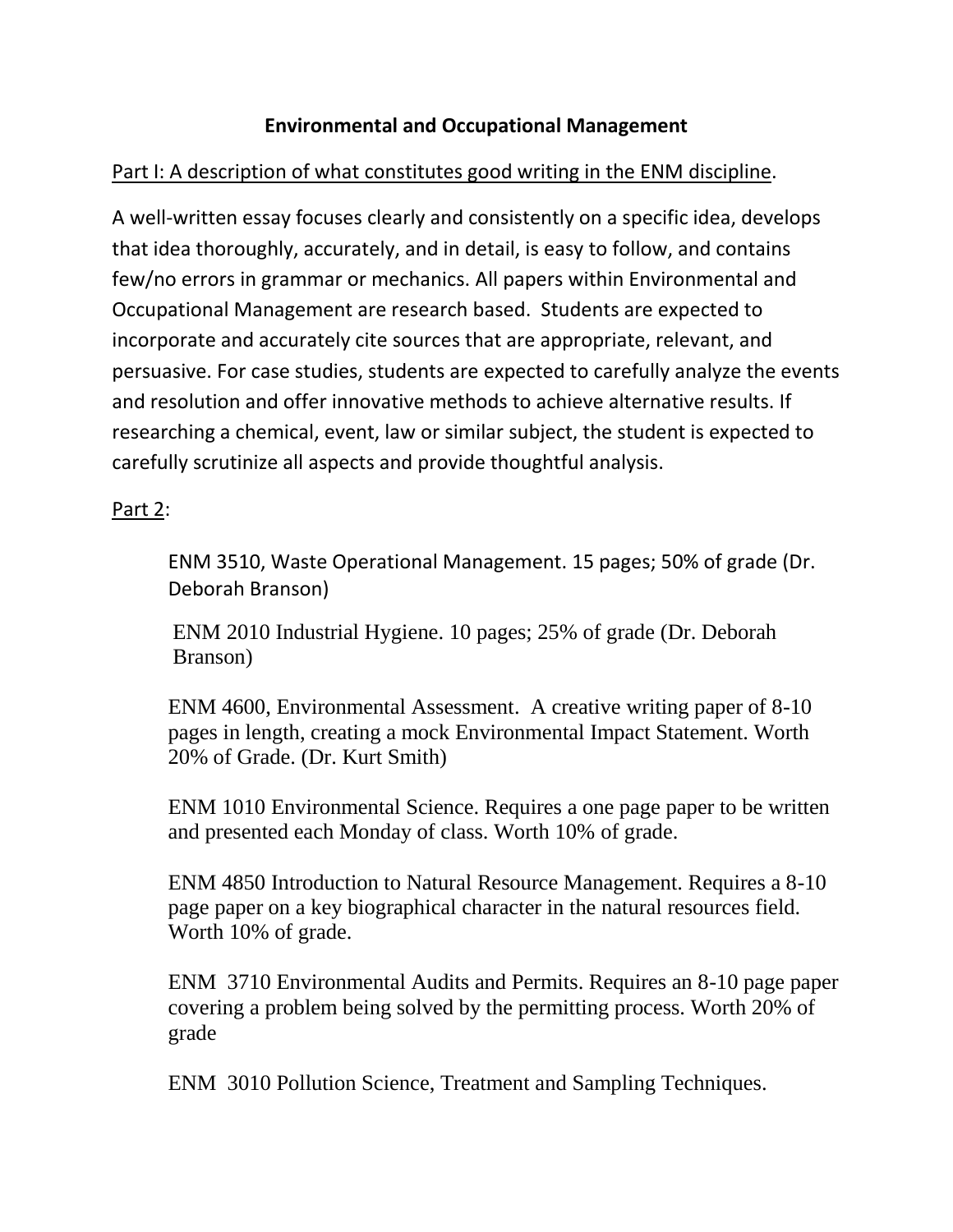Requires an 8-10 page paper addressing a pollution source and the technology to monitor and mitigate it. Worth 20% of grade.

Part 3: Include any rubrics used in the courses listed in part 2.